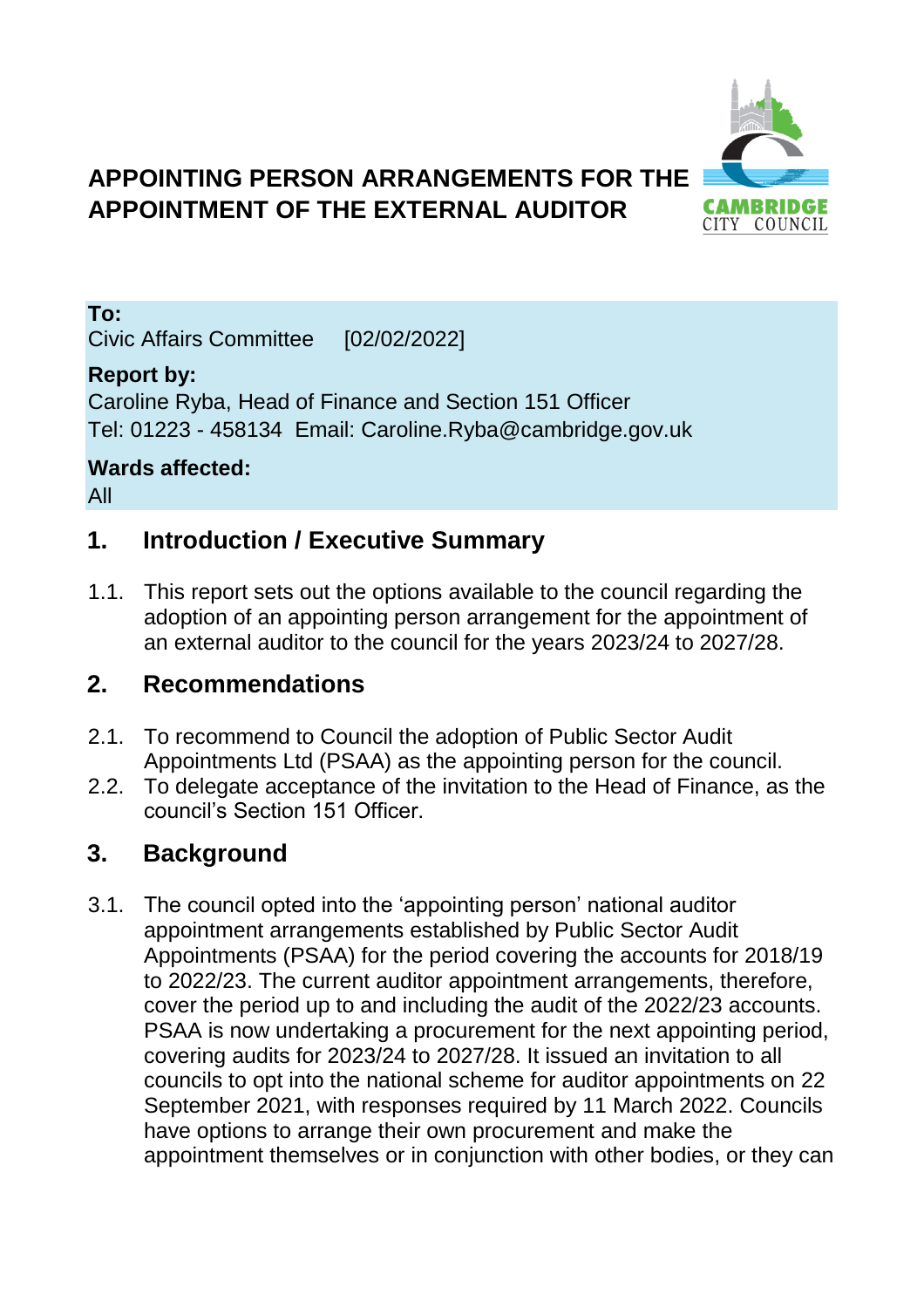join and take advantage of the national collective scheme administered by PSAA.

## **4. Option for the Appointing Person Arrangement**

- 4.1 The Local Audit and Accountability Act 2014 sets out how local auditors should be appointed. There are three ways for a principal local government body to appoint its auditor for the five financial years from 2023/24, namely:
	- To undertake an individual auditor procurement and appointment exercise;
	- To undertake a joint audit procurement and appointing exercise with other bodies, those in the same locality for example; or
	- To join PSAA's sector led national scheme. As a specified person under the Act, the PSAA's role is governed by the Local Audit (Appointing Person) Regulations 2015.
- 4.2. All of the above options require a local auditor to be appointed not later than 31 December in the financial year preceding the financial year of the accounts to be audited. So for the audit of the accounts of the 2023/24 financial year, there must be a local auditor appointed by 31 December 2022

#### **5. The Appointed Auditor**

- 5.1 The auditor appointed at the end of the procurement process will undertake the statutory audit of accounts and Best Value assessment of the council in each financial year, in accordance with all relevant codes of practice and guidance. The appointed auditor is also responsible for investigating questions raised by electors and has powers and responsibilities in relation to Public Interest Reports and statutory recommendations.
- 5.2. The auditor must act independently of the council and the main purpose of the procurement legislation is to ensure that the appointed auditor is sufficiently qualified and independent.
- 5.3. The auditor must be registered to undertake local audits by the Financial Reporting Council (FRC) and employ authorised Key Audit Partners to oversee the work. As the report below sets out there is a currently a shortage of registered firms and Key Audit Partners.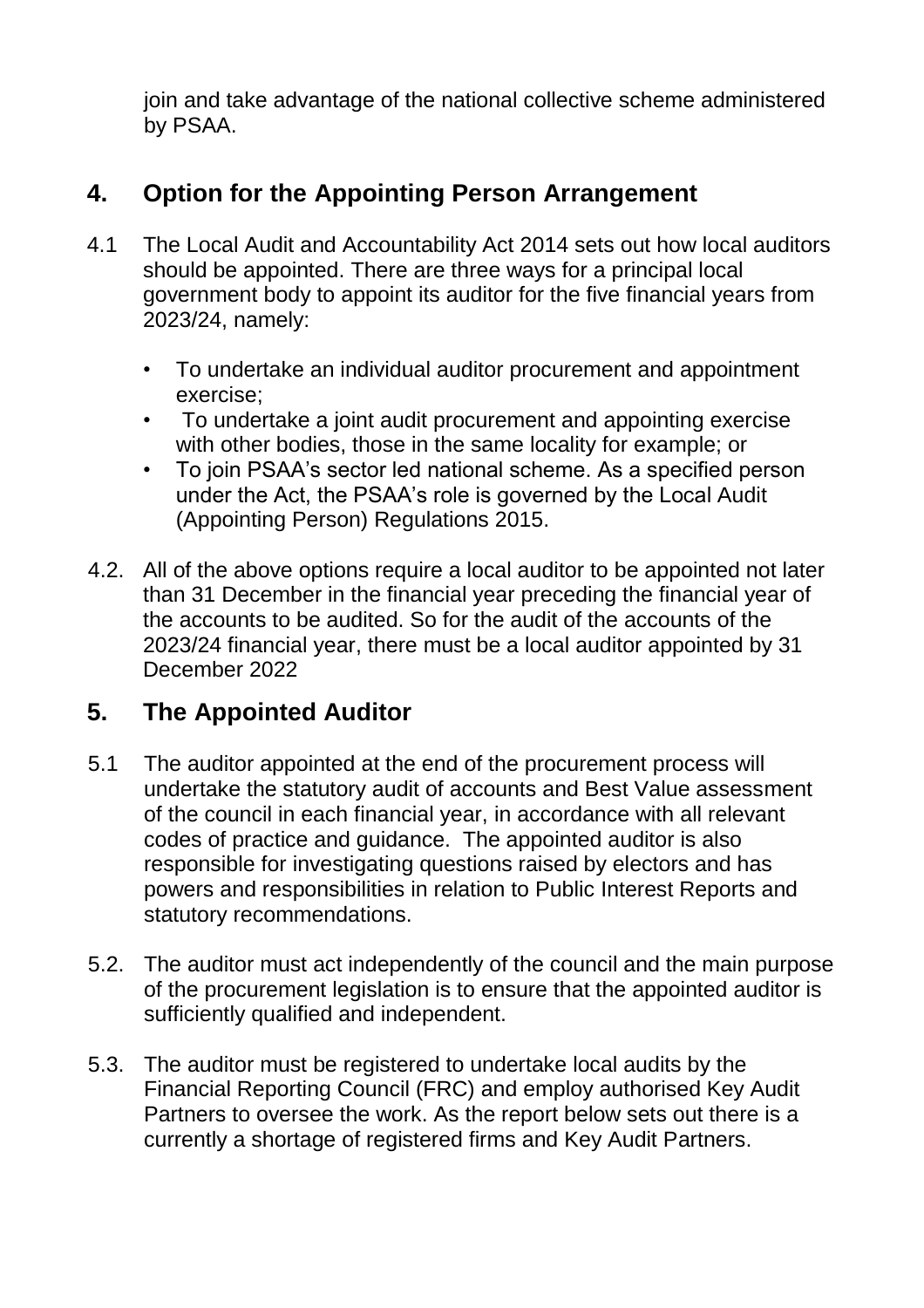- 5.4. Auditors are regulated by the FRC, which will be replaced by a new body with wider powers, the Audit, Reporting and Governance Authority (ARGA) during the course of the next audit contract.
- 5.5. Councils therefore have very limited influence over the nature of the audit services they are procuring, the nature and quality of which are determined or overseen by third parties

### **6. Appointment by the council or jointly**

- 6.1. The council may elect to appoint its own external auditor under the Act, which would require the council to:
	- Establish an independent auditor panel to make a stand-alone appointment. The auditor panel would need to be set up by the council itself and the members of the panel must be wholly or a majority of independent members as defined by the Act. Independent members for this purpose are independent appointees, excluding current and former elected members (or officers) and their close families and friends. This means that elected members will not have a majority input to assessing bids and choosing to which audit firm to award a contract for the council's external audit.
	- Manage the contract for its duration, overseen by the auditor panel.
- 6.2. Alternatively, the Act enables the council to join with other authorities to establish a joint auditor panel. Again, this will need to be constituted of wholly or a majority of independent appointees. Further legal advice would be required on the exact constitution of such a panel having regard to the obligations of each council under the Act and the council would need to liaise with other local authorities to assess the appetite for such an arrangement.

#### **7. The national auditor appointment scheme**

7.1. PSAA is specified as the 'appointing person' for principal local government under the provisions of the Act and the Local Audit (Appointing Person) Regulations 2015. PSAA let five-year audit services contracts in 2017 for the first appointing period, covering audits of the accounts from 2018/19 to 2022/23. It is now undertaking the work needed to invite eligible bodies to opt in for the next appointing period, from the 2023/24 audit onwards, and to complete a procurement for audit services. PSAA is a not-for-profit organisation whose costs are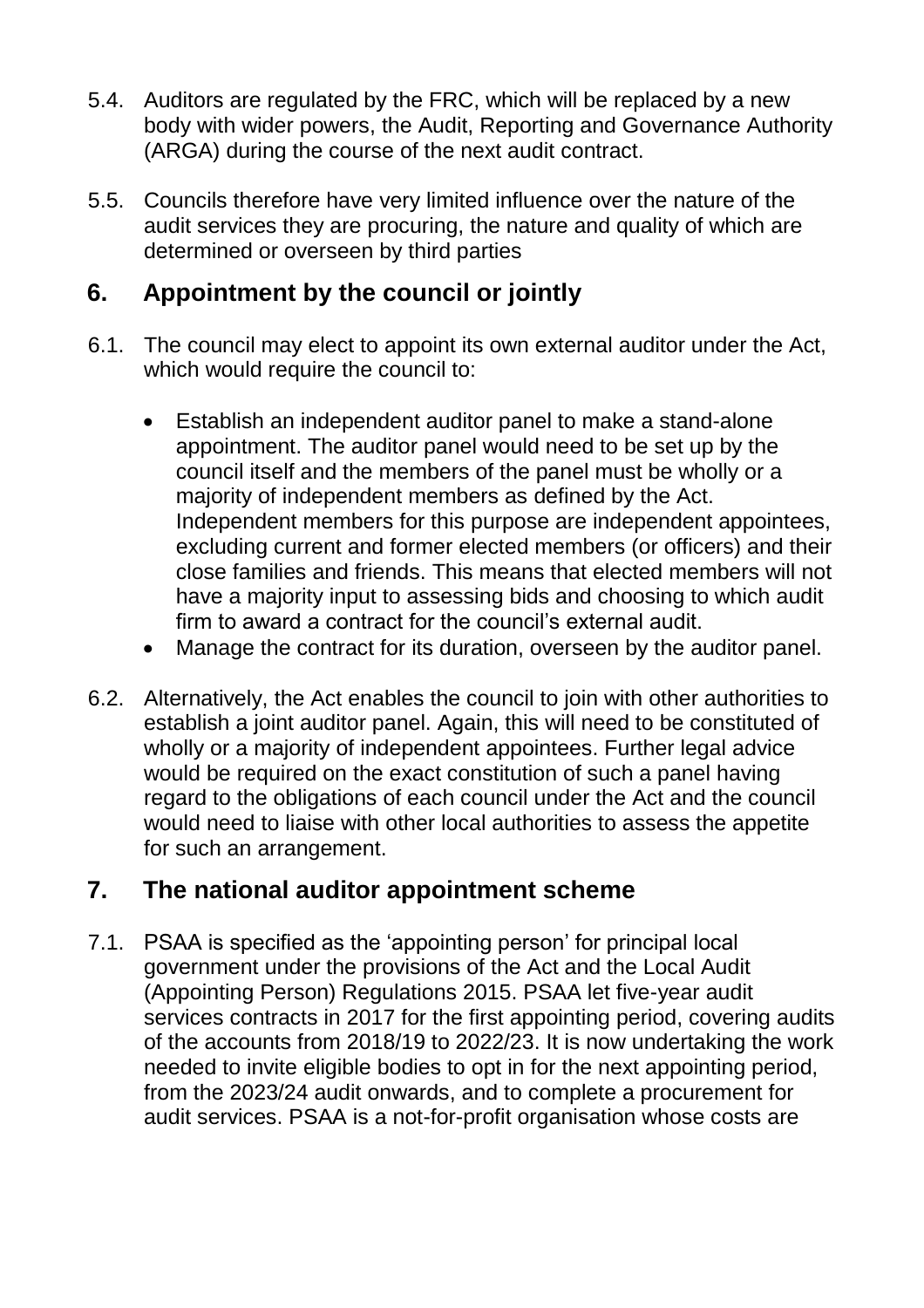around 4% of the scheme with any surplus distributed back to scheme members.

- 7.2. In summary the national opt-in scheme provides the following:
	- the appointment of a suitably qualified audit firm to conduct audits for each of the five financial years commencing 1 April 2023;
	- appointing the same auditor to other opted-in bodies that are involved in formal collaboration or joint working initiatives to the extent this is possible with other constraints;
	- managing the procurement process to ensure both quality and price criteria are satisfied. PSAA has sought views from the sector to help inform its detailed procurement strategy;
	- ensuring suitable independence of the auditors from the bodies they audit and managing any potential conflicts as they arise during the appointment period;
	- minimising the scheme management costs and returning any surpluses to scheme members;
	- consulting with authorities on auditor appointments, giving the council the opportunity to influence which auditor is appointed;
	- consulting with authorities on the scale of audit fees and ensuring these reflect scale, complexity, and audit risk; and
	- ongoing contract and performance management of the contracts once these have been let.

#### **8. Pressures in the current local audit market and delays in issuing opinions**

8.1. Much has changed in the local audit market since audit contracts were last awarded in 2017. At that time the audit market was relatively stable, there had been few changes in audit requirements, and local audit fees had been reducing over a long period. 98% of those bodies eligible opted into the national scheme and attracted very competitive bids from audit firms. The resulting audit contracts took effect from 1 April 2018.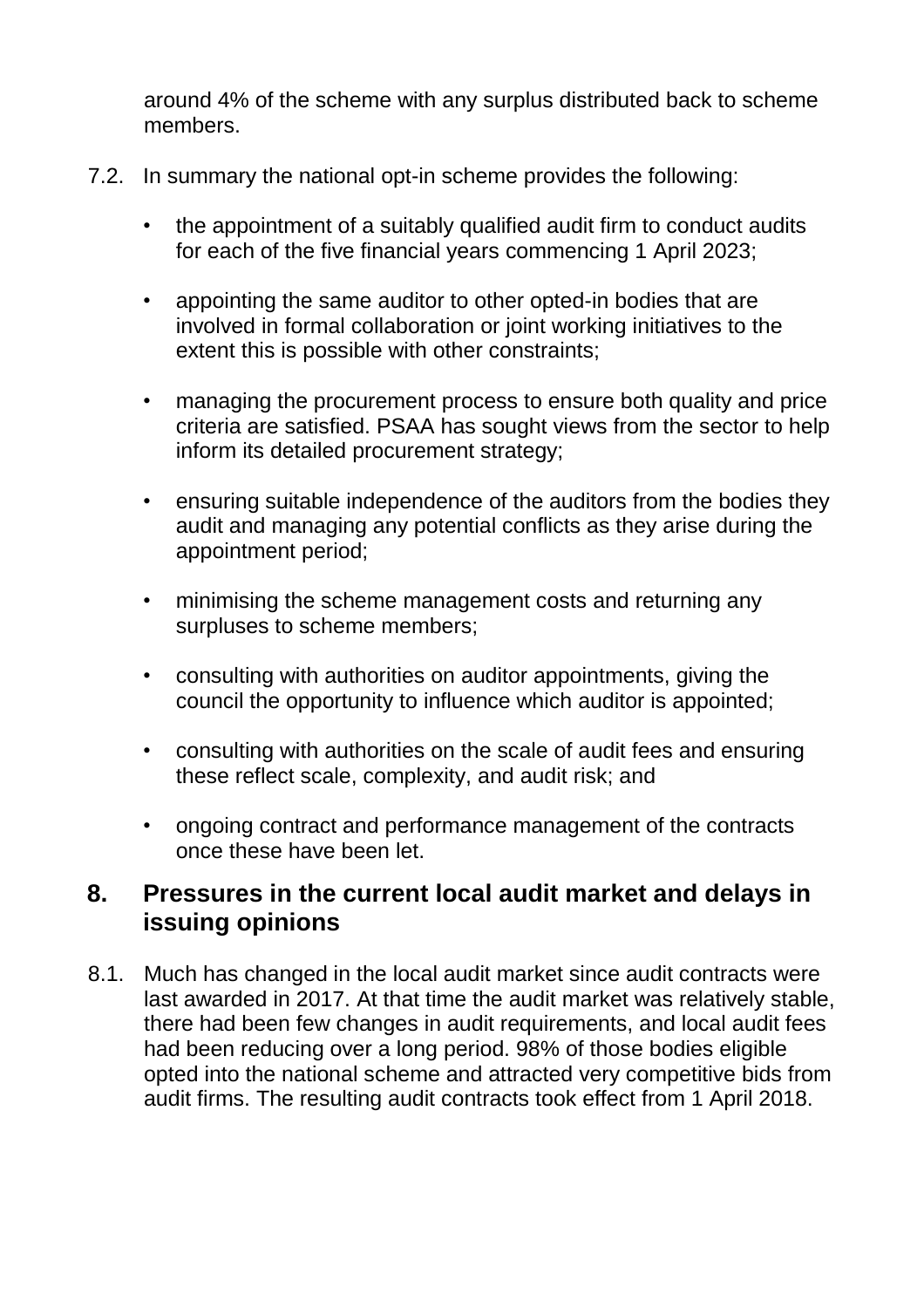- 8.2. During 2018 a series of financial crises and failures in the private sector led to questioning about the role of auditors and the focus and value of their work. Four independent reviews were commissioned by Government: Sir John Kingman's review of the Financial Reporting Council (FRC), the audit regulator; the Competition and Markets Authority review of the audit market; Sir Donald Brydon's review of the quality and effectiveness of audit; and Sir Tony Redmond's review of local authority financial reporting and external audit. The recommendations are now under consideration by Government, with the clear implication that significant reforms will follow. A new audit regulator (ARGA) is to be established, and arrangements for system leadership in local audit are to be introduced. Further change will follow as other recommendations are implemented.
- 8.3. The Kingman review has led to an urgent drive for the FRC to deliver rapid, measurable improvements in audit quality. This has created a major pressure for audit firms to ensure full compliance with regulatory requirements and expectations in every audit they undertake. By the time firms were conducting 2018/19 local audits during 2019, the measures they were putting in place to respond to a more focused regulator were clearly visible. To deliver the necessary improvements in audit quality, firms were requiring their audit teams to undertake additional work to gain deeper levels of assurance. However, additional work requires more time, posing a threat to the firms' ability to complete all their audits by the target date for publication of audited accounts. Delayed opinions are not the only consequence of the FRC's drive to improve audit quality. Additional audit work must also be paid for. As a result, many more fee variation claims have been needed than in prior years.
- 8.4. This situation has been accentuated by growing auditor recruitment and retention challenges, the complexity of local government financial statements and increasing levels of technical challenges as bodies explore innovative ways of developing new or enhanced income streams to help fund services for local people. These challenges have increased in subsequent audit years, with Covid-19 creating further significant pressure for finance and audit teams.
- 8.5. None of these problems is unique to local government audit. Similar challenges have played out in other sectors, where increased fees and disappointing responses to tender invitations have been experienced during the past two years.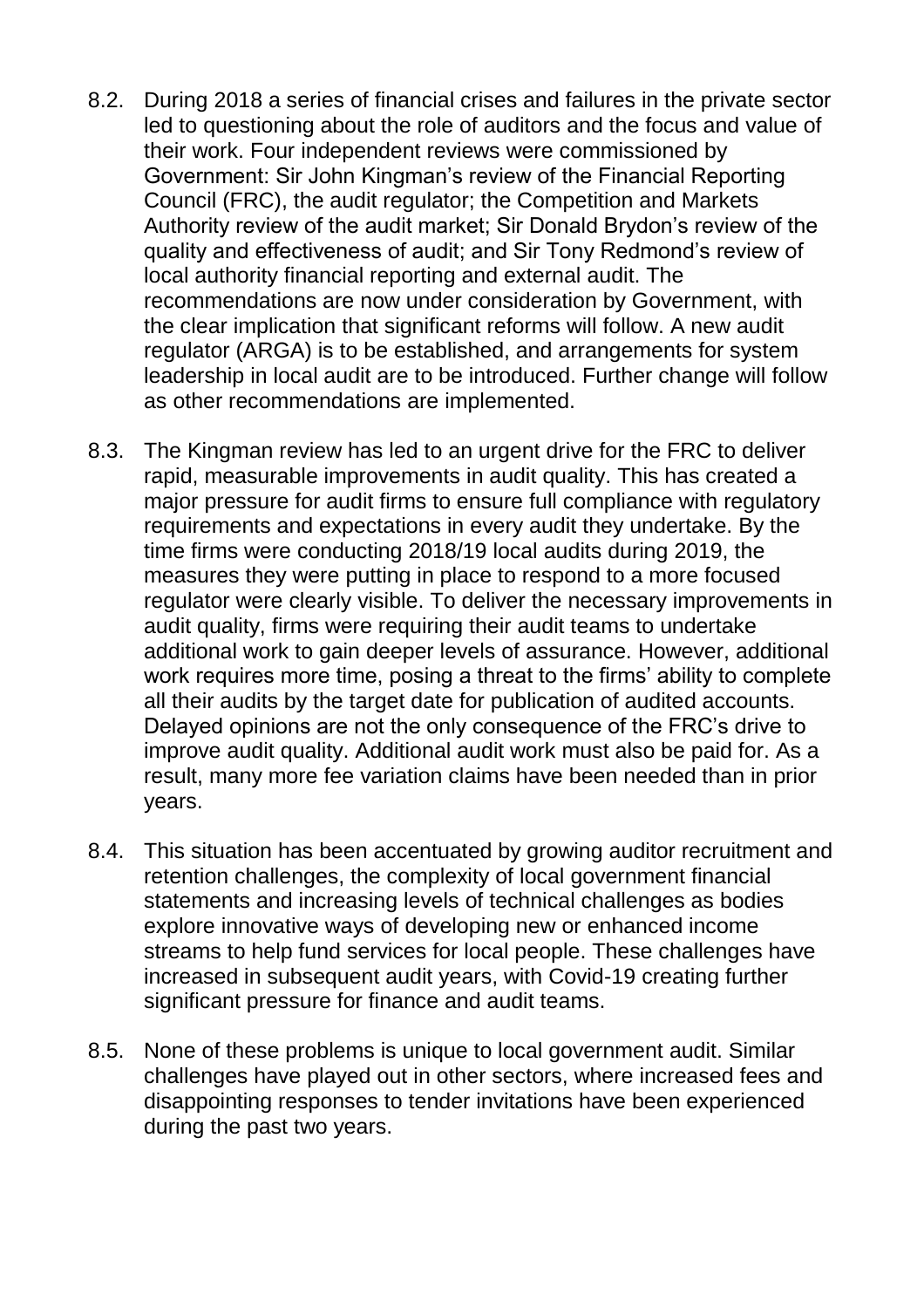# **9. The invitation**

9.1. PSAA is now inviting the council to opt in for the second appointing period, for 2023/24 to 2027/28, along with all other eligible authorities. Based on the level of opt-ins it will enter into contracts with appropriately qualified audit firms and appoint a suitable firm to be the council's auditor.

#### **10. The next audit procurement**

- 10.1. The prices submitted by bidders through the procurement will be the key determinant of the value of audit fees paid by opted-in bodies. PSAA will
	- seek to encourage realistic fee levels and to benefit from the economies of scale associated with procuring on behalf of a significant number of bodies;
	- continue to pool scheme costs and charge fees to opted-in bodies in accordance with the published fee scale as amended following consultations with scheme members and other interested parties (pooling means that everyone within the scheme will benefit from the prices secured via a competitive procurement process – a key tenet of the national collective scheme);
	- continue to minimise its own costs, around 4% of scheme costs, and as a not-for-profit company will return any surplus funds to scheme members. In 2019 it returned a total £3.5million to relevant bodies and in 2021 a further £5.6million was returned.
- 10.2. PSAA will seek to encourage market sustainability in its procurement. Firms will be able to bid for a variety of differently sized contracts so that they can match their available resources and risk appetite to the contract for which they bid. They will be required to meet appropriate quality standards and to reflect realistic market prices in their tenders, informed by the scale fees and the supporting information provided about each audit. Where regulatory changes are in train which affect the amount of audit work suppliers must undertake, firms will be informed as to which developments should be priced into their bids.
- 10.3. The scope of a local audit is fixed. It is determined by the Code of Audit Practice (currently published by the National Audit Office) , the format of the financial statements (specified by CIPFA/LASAAC) and the application of auditing standards regulated by the FRC. These factors apply to all local audits irrespective of whether an eligible body decides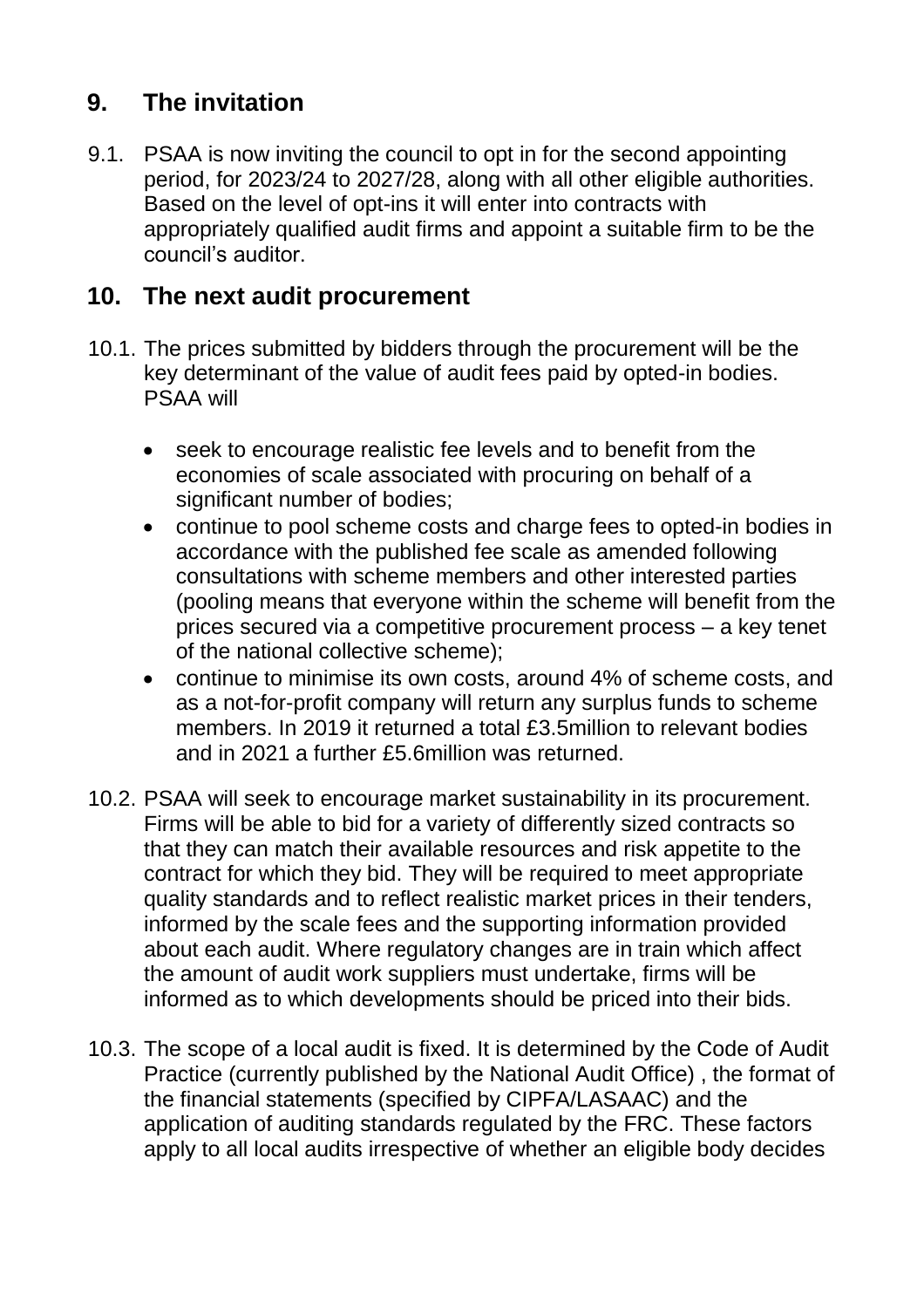to opt into PSAA's national scheme or chooses to make its own separate arrangements. The requirements are mandatory; they shape the work auditors undertake and have a bearing on the actual fees required.

10.4. There are currently nine audit providers eligible to audit local authorities and other relevant bodies under local audit legislation. This means that a local procurement exercise would seek tenders from the same firms as the national procurement exercise, subject to the need to manage any local independence issues. Local firms cannot be invited to bid. Local procurements must deliver the same audit scope and requirements as a national procurement, reflecting the auditor's statutory responsibilities.

#### **11. Assessment of options and officer recommendation**

- 11.1 If the council did not opt in there would be a need to establish an independent auditor panel to make a stand-alone appointment, as outlined in 6.1 above. This means that elected members would not have a majority input to assessing bids and choosing to which audit firm to award a contract for the council's external audit.
- 11.2 Alternatively, the Act enables the council to join with other authorities to establish a joint auditor panel, see 6.2 above.
- 11.3 These would be more resource-intensive processes to implement for the council, and without the bulk buying power of the sector-led procurement would be likely to result in a more costly service. It would also be more difficult to manage quality and independence requirements through a local appointment process. The council is unable to influence the scope of the audit and the regulatory regime inhibits the council's ability to affect quality.
- 11.4 The council and its auditor panel would need to maintain ongoing oversight of the contract. Local contract management cannot, however, influence the scope or delivery of an audit.
- 11.5. The national offer provides the appointment of an independent auditor with limited administrative cost to the council. By joining the scheme, the council would be acting with other councils to optimise the opportunity to influence the market that a national procurement provides.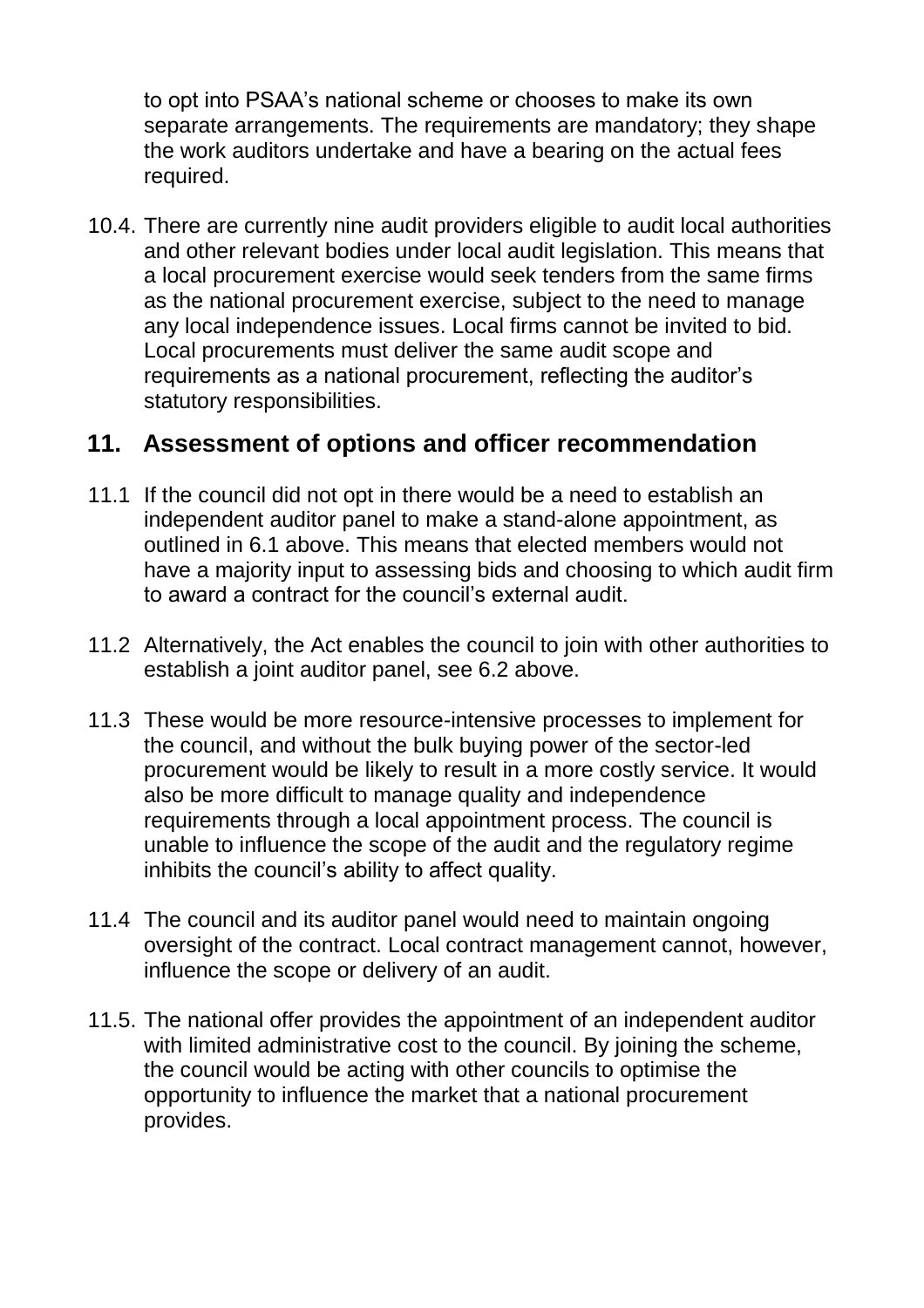- 11.6 The principal risks are that the council:
	- fails to appoint an auditor in accordance with the requirements and timing specified in local audit legislation; or
	- does not achieve value for money in the appointment process.
	- These risks are considered best mitigated by opting into the sectorled approach through PSAA.
- 11.7. The recommended approach is therefore to opt into the national auditor appointment scheme.

### **12. The way forward**

12.1 PSAA will commence the formal procurement process in early February 2022. It expects to award contracts in August 2022 and will then consult with authorities on the appointment of auditors so that it can make appointments by the statutory deadline of 31 December 2022.

#### **13. Implications**

#### **a) Financial Implications**

Page: 8

There is a risk that current external audit fee levels could increase when the current contracts end. It is clear that the scope of audit has increased, requiring more audit work. There are also concerns about capacity and sustainability in the local audit market.

Opting into a national scheme provides maximum opportunity to ensure fees are as realistic as possible, while ensuring the quality of audit is maintained, by entering into a large scale collective procurement arrangement.

If the national scheme is not used some additional resource may be needed to establish an auditor panel and conduct a local procurement. Until a procurement exercise is completed it is not possible to state what, if any, additional resource may be required for audit fees from 2023/24.

- **b) Staffing Implications** None
- **c) Equality and Poverty Implications** There are no equality and poverty implications.